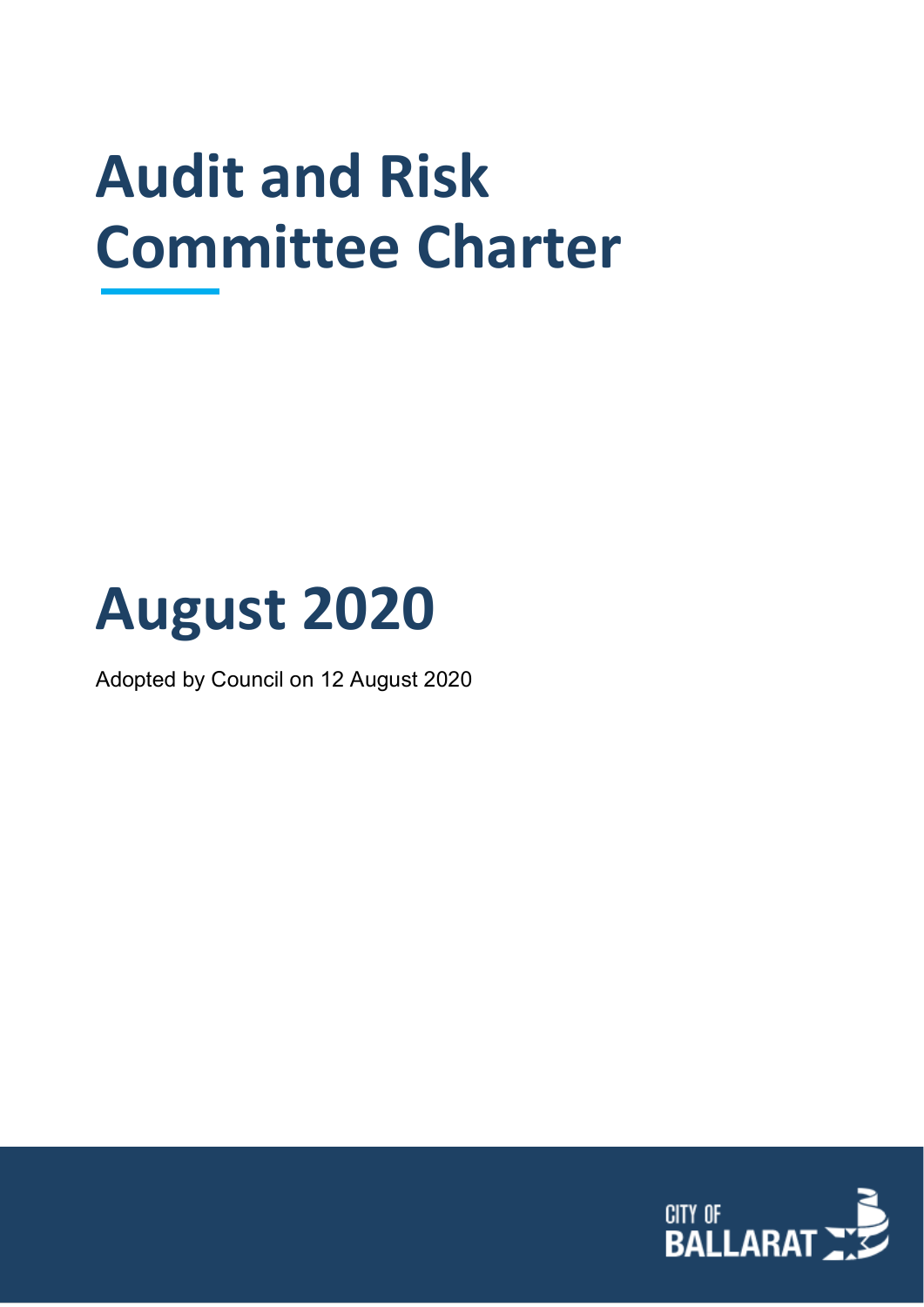

## **Contents**

| 1. |               |  |  |
|----|---------------|--|--|
| 2. |               |  |  |
| 3. |               |  |  |
| 4. |               |  |  |
| 5. |               |  |  |
| 6. |               |  |  |
| 7. |               |  |  |
|    | 7.1           |  |  |
|    | 7.2           |  |  |
|    | 7.3           |  |  |
|    | 7.4           |  |  |
|    | 7.5           |  |  |
|    | 7.6           |  |  |
|    | 7.7           |  |  |
|    | 7.8           |  |  |
|    | 7.9           |  |  |
|    |               |  |  |
|    |               |  |  |
|    | $\mathbf 1$ . |  |  |
|    | 2.            |  |  |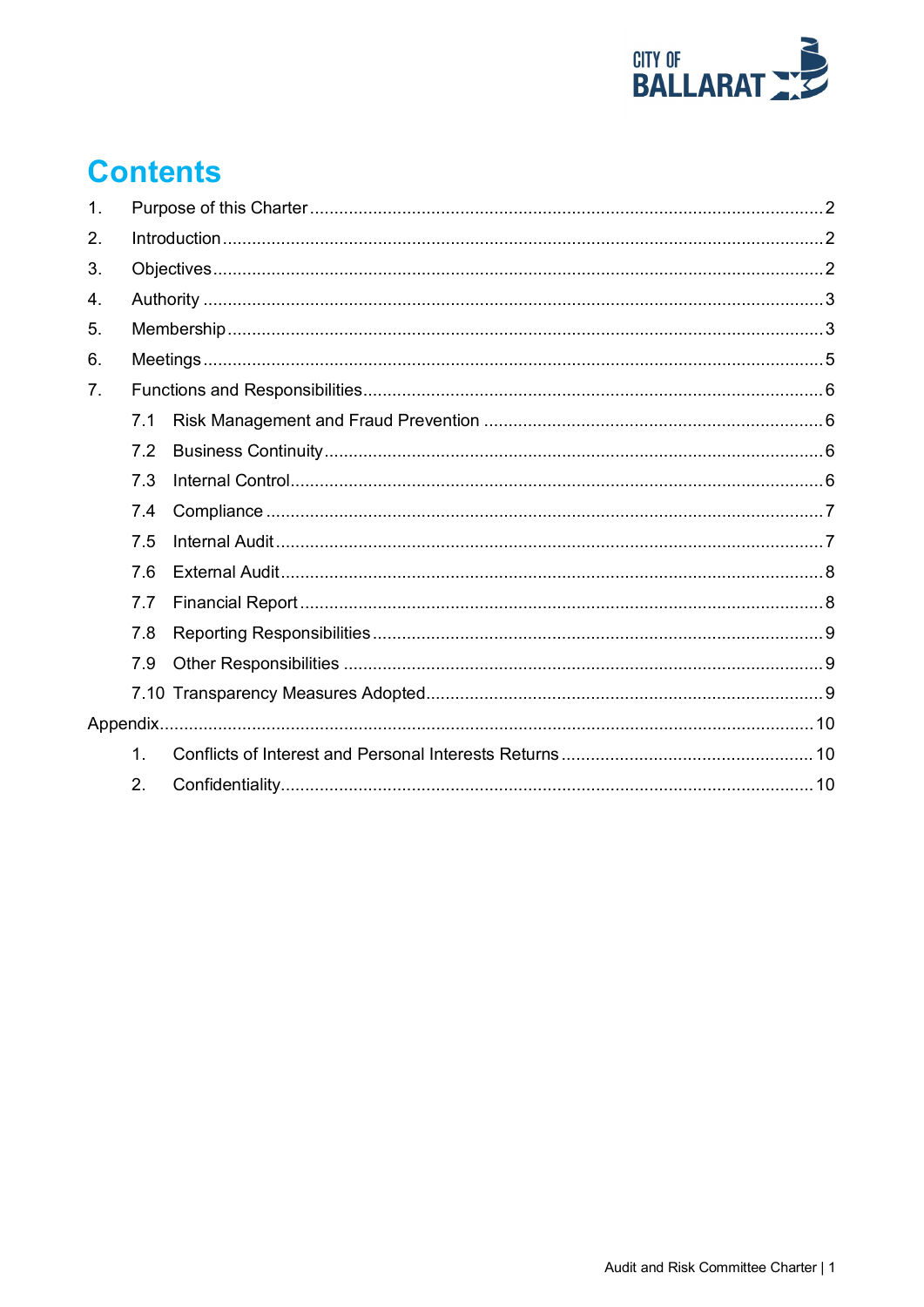

## <span id="page-2-0"></span>**1. Purpose of this Charter**

The purpose of this charter is to facilitate the operation of the Council's Audit and Risk Committee (the Committee). This charter is prepared and approved by the Ballarat City Council (Council) pursuant to section 54 (1) of the Local Government Act 2020 (the Act).

## <span id="page-2-1"></span>**2. Introduction**

The Committee plays an important role in providing oversight of the Council's governance, risk management, and internal control practices. This oversight mechanism also serves to provide confidence in the integrity of these practices.

The Committee is established as an advisory committee by the Council in accordance with section 53 (1) of the Act and is responsible to the Council. The Committee is not a delegated committee of Council and does not have executive powers or authority to implement actions in areas over which Council management (management) has responsibility and does not have any delegated financial responsibility. The Committee does not have any management functions and is therefore independent of management.

The Committee's role is to report to the Council and provide appropriate advice and recommendations on matters relevant to its charter in order to facilitate decision making by the organisation comprising Council and management, in relation to the discharge of its responsibilities.

## <span id="page-2-2"></span>**3. Objectives**

The objectives of the Committee, in relation to Council and its subsidiaries, are to oversee:

- 3.1 The integrity of external financial reporting, including accounting policies.
- 3.2 The scope of work, objectivity, performance and independence of the external and internal auditors.
- 3.3 The establishment, effectiveness and maintenance of controls and systems to safeguard financial and physical resources.
- 3.4 The systems or procedures that are designed to ensure compliance with relevant statutory and regulatory requirements.
- 3.5 The process for recognising risks arising from operations and strategies and consider the adequacy of measures taken to manage those risks.
- 3.6 The process and systems which protect against fraud and improper activities including the procedures to achieve compliance with the *Public Interest Disclosure Act 2012*.
- 3.7 The Committee seeks also to add to the credibility of Council and its subsidiaries by promoting ethical standards through its work.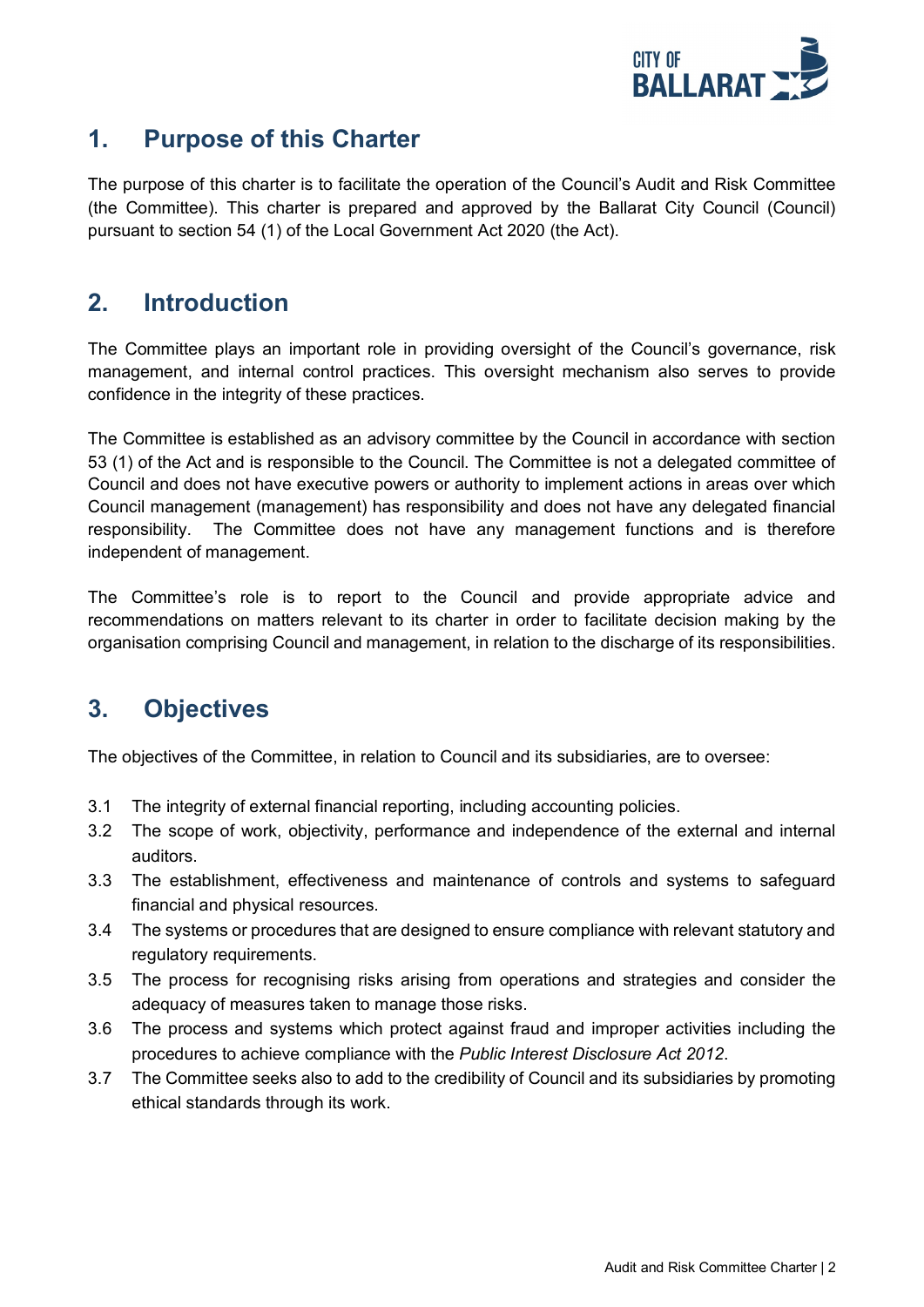

## <span id="page-3-0"></span>**4. Authority**

The Committee has the authority to:

- 4.1 Oversee all audit and non-audit services performed by the internal audit contractor.
- 4.2 Review the internal and external auditor's annual audit plans and the outcomes/results of all audits undertaken.
- 4.3 Recommend the annual internal audit plan to the Council.
- 4.4 Seek any information or advice it requires from Council members, and management via the Chief Executive Officer and external parties.
- 4.5 Formally meet with management, internal and external auditors as necessary.
- 4.6 Seek resolution on any disagreements between management and the external auditors on financial reporting and recommendations pertaining to key financial systems and controls.
- 4.7 Seek resolution on any differing views between management and the internal auditors on audit findings and recommendations.
- 4.8 The Committee will assist the organisation in the Assessment of tenders for the internal audit.
- 4.9 The Committee has the authority to advise Council on any or all of the above or any other matter as deemed necessary by the committee within the scope and limitations of the audit plan and charter.

### <span id="page-3-1"></span>**5. Membership**

- 5.1 The Committee will comprise seven members, four being independent and three being Councillors.
- 5.2 In accordance with section 53(3(c) of the Act, the Committee will not include any person who is a member of Council staff.
- 5.3 The Council will appoint Committee members. In appointing members to the Committee, the Council will consider gender balance.
- 5.4 The Council will appoint the Chair of the Committee, who in accordance with section 53 of the Act:
	- must not be a Councillor (section 53(4)); and
	- must not be a member of Council staff (section 53(3c).
	- will be appointed for a three-year term and may be reappointed consistent with the provisions of 5.7 of this charter.
- 5.5 The Committee is authorised to appoint an Acting Chair, from the independent members, when required.
- 5.6 The members, taken collectively, will have a broad range of skills and experience relevant to the operations of the Council including expertise in financial management, audit and risk, governance and experience in public sector management.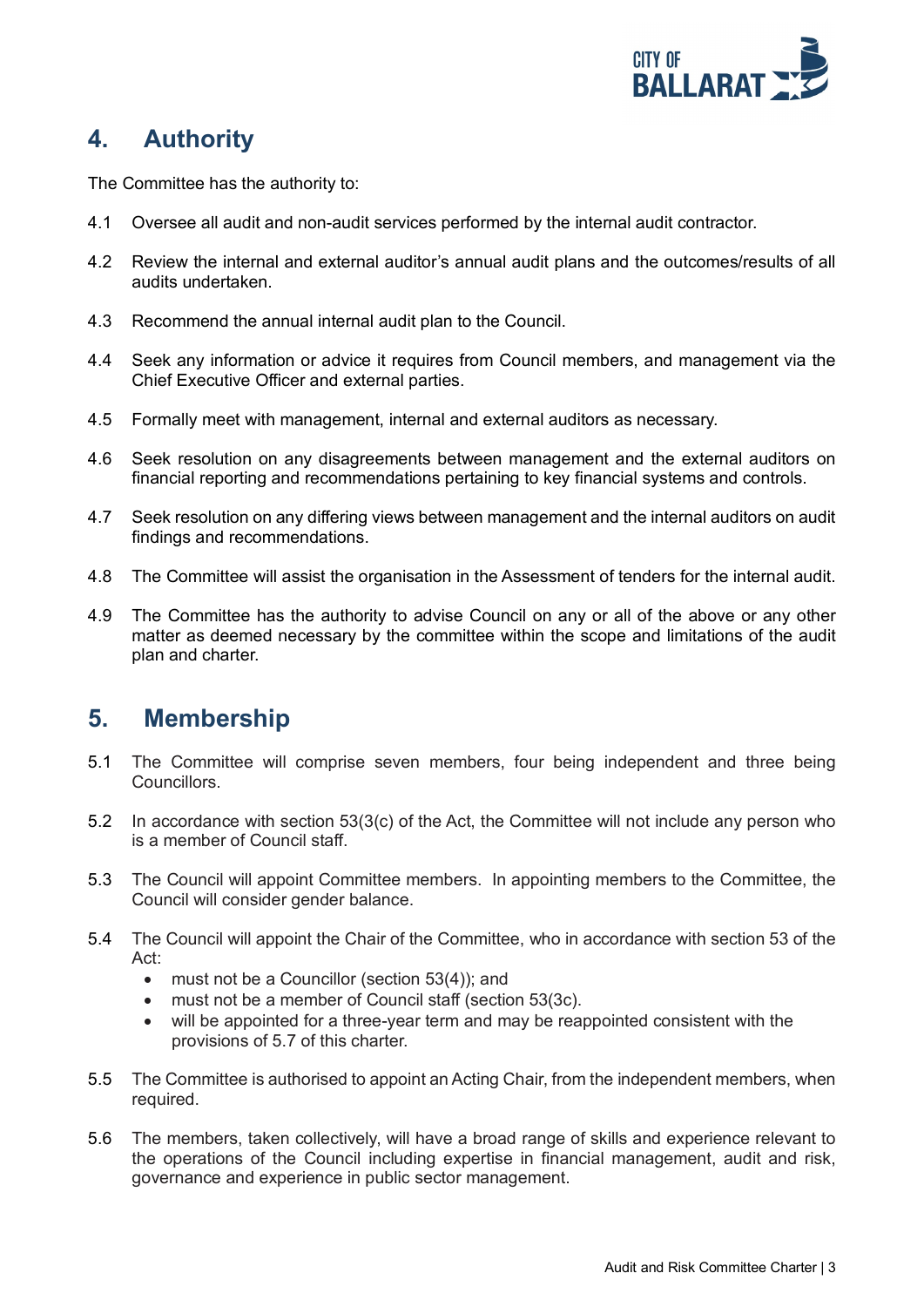

- 5.7 The Chair or if not available, another Independent Member will be invited to participate in the selection process to fill an Independent Member vacancy on the Committee.
- 5.8 Independent members will be appointed for an initial period not exceeding three years with the periods staggered to assist continuity of the committee. Members may be re-appointed at the discretion of Council for a total period of up to six years including their initial term. Independent Members may be appointed for a further final term not exceeding three years subject to competitive advertising.
- 5.9 A quorum will be a majority of members that must include at least one Councillor. The number of independent members at each meeting must equal or exceed the number of Councillors.
- 5.10 Independent members will be remunerated at a per meeting rate set by Council. The Council will review the meeting rate annually by bench marking against councils of similar size and complexity. The meeting rate will be adjusted annually by at least the percentage movement in allowances for councillors of the Ballarat City Council. In addition, each independent member will be entitled to claim up to \$500.00 per annum in travel expenses based on the per Kilometre rate set by the Commissioner of Taxation.
- 5.11 Section 123 (Misuse of position), section125 (Confidential information) and Division 2 of Part 6 (Conflict of interest) of the Act, apply to an independent member of the Committee as if the member were a member of a delegated Committee of Council. (Refer to Appendix for further information).
- 5.12 Independent Members are required by The Act to lodge an initial personal return of interests and subsequent biannual personal return of interests and to declare any conflicts of interest that apply to any matter to be considered at each meeting. (Refer Appendix for further information).
- 5.13 New members will receive induction information and briefings on their appointment to assist them to meet their Committee responsibilities.
- 5.14 In the event that an independent public member is not physically present for any three (3) meetings in any twelve (12) month period, unless Council at an open meeting resolves otherwise, a vacancy occurs, and the position shall be filled following public advertising.
- 5.15 If Council proposes to remove an independent member of the Committee, it must afford the member an opportunity to be heard by the Council meeting which is open to the public unless the member proposed to be removed requests to be heard at a closed meeting.
- 5.16 The Council will indemnify and keep indemnified each independent member of the committee against all actions or claims whether arising during or after their term of appointment in respect of anything necessarily done or reasonably done or omitted to be done in good faith –
	- a. In the performance of a duty or function or the exercise of an any matter under the Act, regulations, a local law or this charter.
	- b. In the reasonable belief that the act or omission was in the performance of a duty or a function or the exercise of a matter under the Act, regulations, a local law or this charter.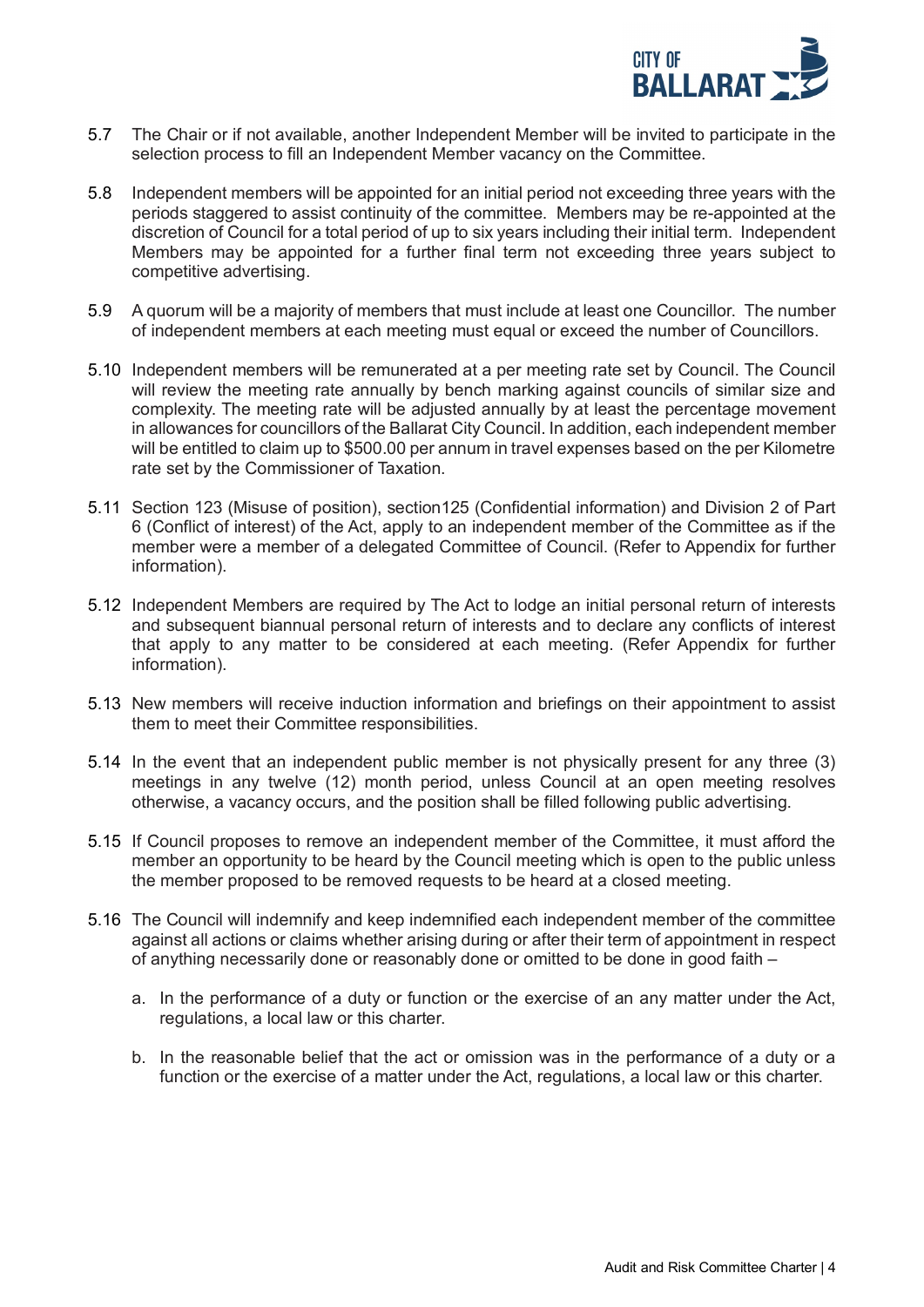

## <span id="page-5-0"></span>**6. Meetings**

- 6.1 The Committee will meet at least four times a year, with authority to convene additional meetings, as circumstances require. Audit Committee members are obligated to prepare for and participate in meetings.
- 6.2 The duration of meetings shall be set to ensure that the Committee can properly discharge its responsibilities pursuant to this Charter.
- 6.3 At the discretion of the Chair or if requested by any Committee Member, the Chief Executive Officer, the Internal Auditors or the External Auditors, a Members only part of a meeting may be convened at which the Members may require the attendance of the Chief Executive Officer, Internal Auditors or External Auditors or any other officer to also attend.
- 6.4 Additional meetings may be called by the Chair of the Committee, or at the request of the Mayor or Chief Executive Officer.
- 6.5 Committee meetings are confidential and closed to all non-members unless a person is invited to attend by the committee.
- 6.6 All non-member Councillors have a standing invitation to attend Committee meetings as observers.
- 6.7 Meetings can be conducted via video conference only in the event that Council cannot host the meeting onsite.
- 6.8 All Committee members are expected to attend each meeting in person however due to special circumstances the Chair may agree to a member participating in a meeting via video conference or telephone.
- 6.9 A representative(s) of the VAGO will be invited to attend meetings of the committee to present and discuss relevant matters and otherwise as an observer/s.
- 6.10 A representative(s) of the appointed internal audit contractor will be invited to attend meetings of the committee to present on matters related to internal audit and otherwise as an observer/s.
- 6.11 The Chief Executive Officer:
	- a. Will facilitate and provide all necessary support for meetings of the Committee and invite members of management, internal and external auditors or others to attend meetings as observers and to provide pertinent information, as necessary.
	- b. Has responsibility to provide any necessary induction material for Members in relation to their responsibilities under the Act and this charter.
	- c. To provide any information or advice required by the committee to enact its responsibilities under the Act and this charter.
	- d. To facilitate formal meetings with Council staff, the internal auditors or the external auditors as requested by the committee.
- 6.12 The Chief Executive Officer will endeavour to attend all meetings of the committee and their direct management reports are expected to also attend. Other relevant staff will be required to attend meetings of the committee when matters relating to their responsibilities (e.g. internal audit reports and recommendations) are scheduled to be discussed.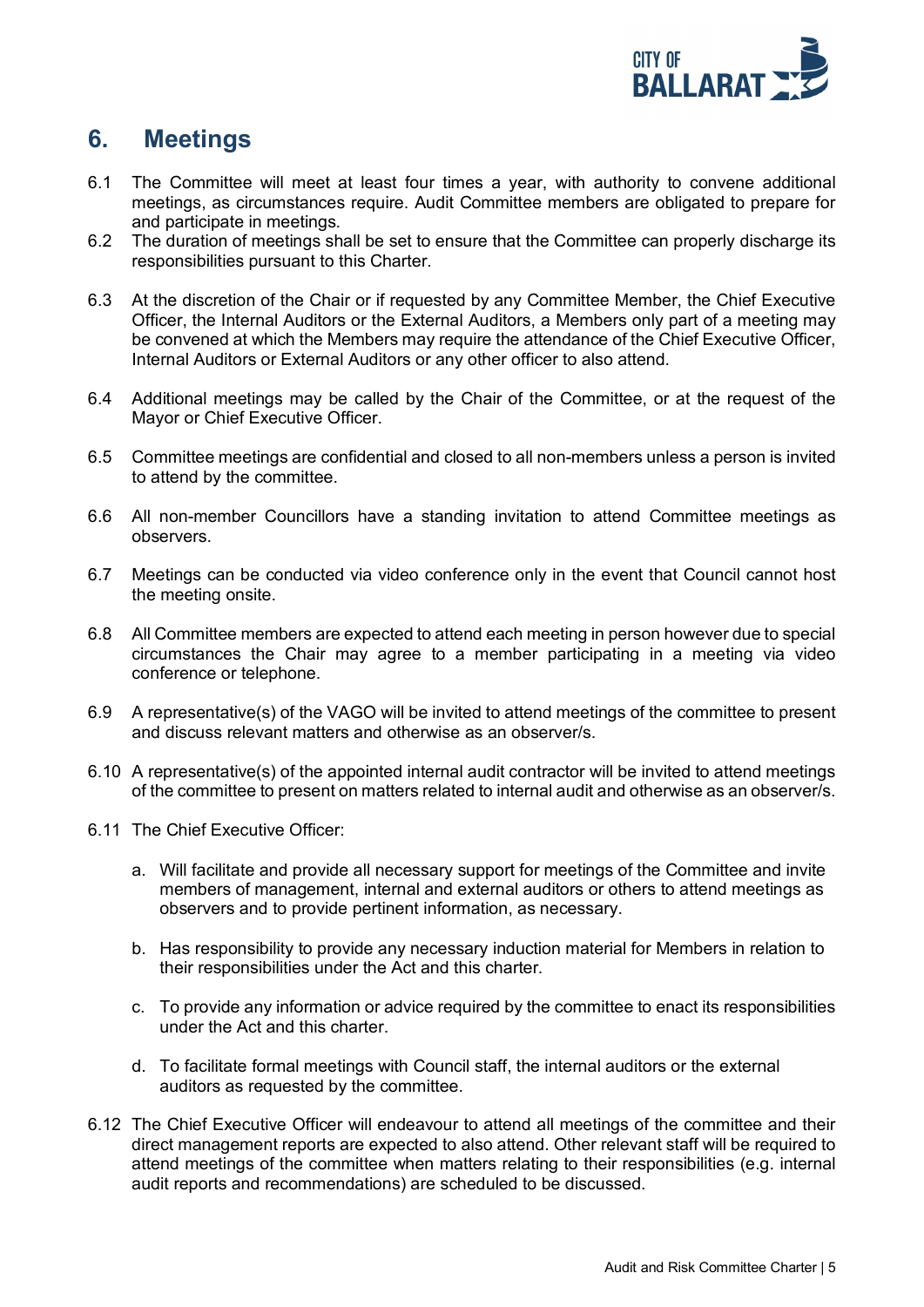

- 6.13 The Chair will be consulted on the proposed agenda for each meeting of the Committee and the list of necessary management attendees.
- 6.14 Management will ensure meeting agendas are prepared and provided at least one week in advance to members, along with appropriate briefing materials.
- 6.15 The Chief Executive Officer will arrange for minutes to be taken at each meeting. As soon as possible following each meeting, the draft minutes will be provided to the Chair Committee for review and incorporate any changes required by the Committee circulated to committee members for confirmation out of session by circular resolution (per 6.17).
- 6.16 Decisions of the Committee may at the discretion of the Chair be decided by consensus.
- 6.17 The committee may from time to time determine processes and arrangements for dealing with some business out of session. This may include email circulation of documents for review and approval by circular resolution (e.g. Internal Audit Scope).

### <span id="page-6-0"></span>**7. Functions and Responsibilities**

As per Section 54(3) of the Local Government Act 2020, the Committee will collaborate with management to establish a work plan to ensure that the responsibilities of the Committee are appropriately scheduled and will be carried out over the annual meeting cycle.

The Committee functions and responsibilities include:

#### <span id="page-6-1"></span>**7.1 Risk Management and Fraud Prevention**

- 7.1.1 Monitor and provide advice on Council's strategic risk register, risk management systems and controls.
- 7.1.2 Review whether management has in place a current and comprehensive enterprise risk management framework and associated procedures for effective identification and management of Council's business and financial risks.
- 7.1.3 Determine whether a sound and effective approach has been followed in managing Council's major risks including those associated with individual projects, program implementation, and activities.
- 7.1.4 Assess the impact of the Council's enterprise risk management framework on its control environment and insurance arrangements.
- 7.1.5 Monitor and provide advice on fraud prevention systems and controls to assist Council in ensuring it has appropriate processes and systems in place to detect, capture and effectively respond to fraud and improper activities.

#### <span id="page-6-2"></span>**7.2 Business Continuity**

7.2.1 Consider whether a sound and effective approach has been followed in establishing Council's business continuity planning arrangements, including whether business continuity and disaster recovery plans have been periodically updated and tested.

#### <span id="page-6-3"></span>**7.3 Internal Control**

7.3.1 Review whether management's approach to maintaining an effective internal control framework is sound and effective.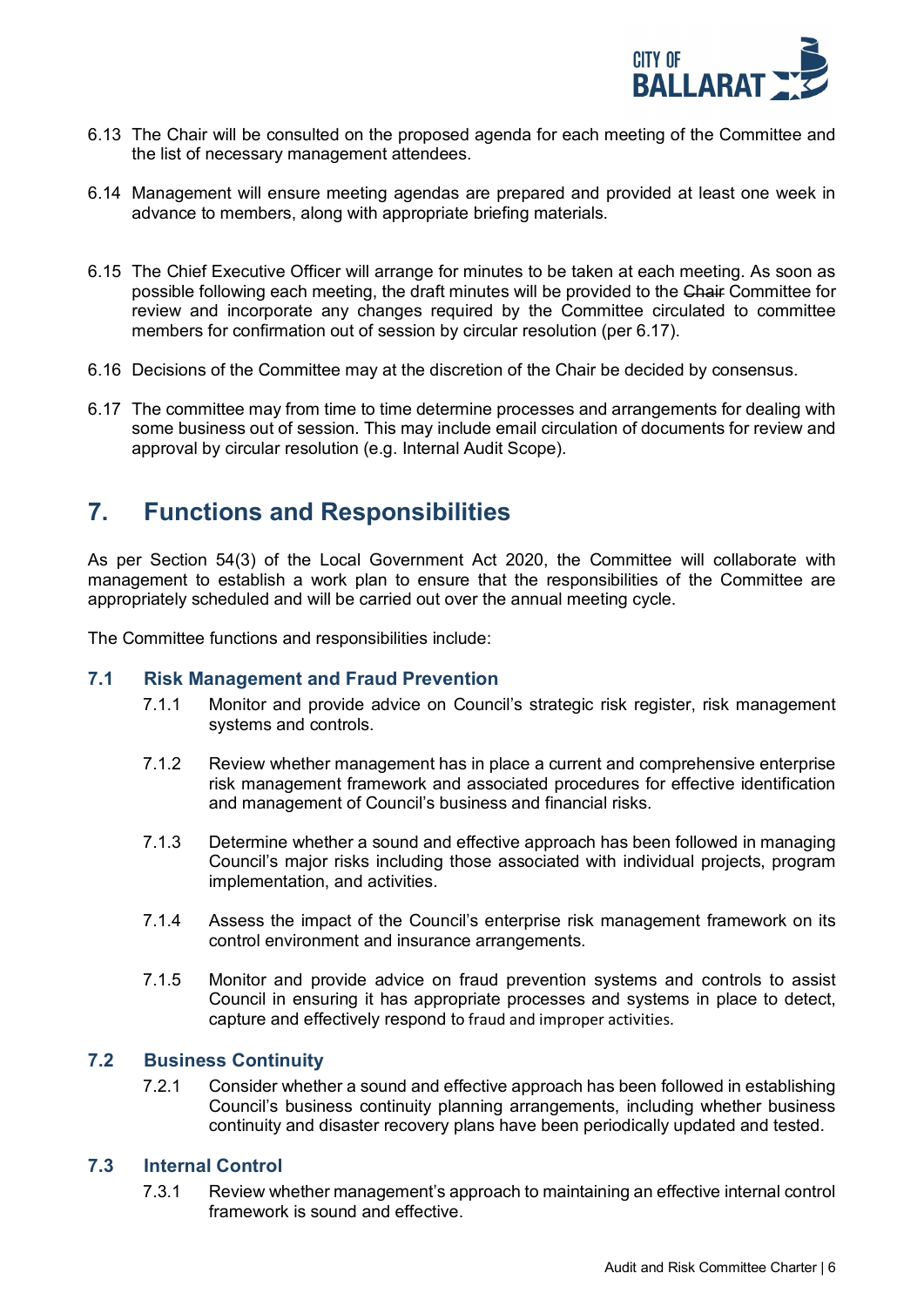

- 7.3.2 Review whether management has in place relevant policies and procedures, including Chief Executive Officer's Instructions or their equivalent, and that these are periodically reviewed and updated.
- 7.3.3 Consider whether the appropriate processes are in place to assess, at least once a year, whether key policies and procedures are complied with.
- 7.3.4 Review whether appropriate policies and supporting procedures are in place for the management and exercise of delegations.
- 7.3.5 Consider how management identifies any required changes to the design or implementation of key internal controls.

#### <span id="page-7-0"></span>**7.4 Compliance**

- 7.4.1 Monitor the compliance of Council's policies and procedures with the overarching governance principles set out in section 9(2) of the Act and the regulations and any ministerial directions under the Act.
- 7.4.2 Review the systems and processes to monitor the effectiveness of the system for monitoring compliance with legislation and regulations and the results of management's investigation and follow-up (including disciplinary action) of any instances of noncompliance.
- 7.4.3 Keep informed of the findings of any examinations by regulatory agencies and any auditor (internal or external) observations and monitor management's response to these findings.
- 7.4.4 Obtain regular updates from management about compliance matters.

## <span id="page-7-1"></span>**7.5 Internal Audit**

- Review with management and the internal auditor the charter, activities, resourcing, and organisational structure of the internal audit function.
- 7.5.2 Review the specifications for the Provision of Internal Audit Services contract and participate in the tender evaluation process.
- 7.5.3 Review and recommend the annual internal audit plan for endorsement by the Council and all major changes to the plan.
- 7.5.4 Monitor that the internal auditor's annual plan is aligned to and covers the material business risks
- 7.5.5 Monitor processes and practices to ensure that the independence of the internal audit function is maintained.
- 7.5.6 Annually review the performance of internal audit including the level of satisfaction with the internal audit function having consideration of the Institute of Internal Auditors' International Standards for the Professional Practice of Internal Auditing.
- 7.5.7 Provide an opportunity for the Committee to meet with the internal auditor to discuss any matters that the Committee or internal auditor believes should be discussed privately.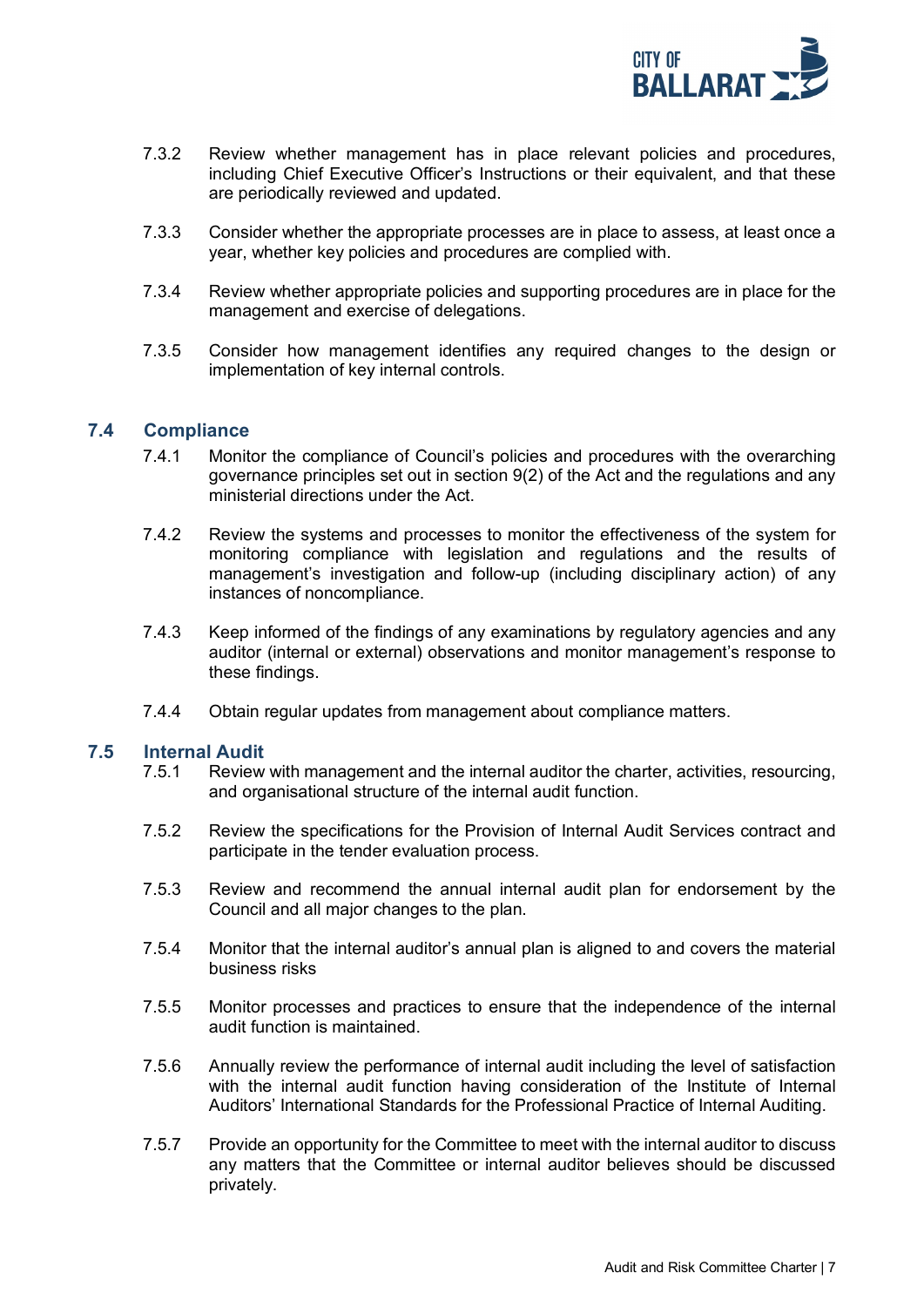

- 7.5.8 Review all internal audit reports and provide advice to the Council on significant issues identified in audit reports and action to be taken on issues raised, including identification and dissemination of good practice.
- 7.5.9 Monitor management's implementation of internal audit recommendations.

#### <span id="page-8-0"></span>**7.6 External Audit**

- 7.6.1 Note the external auditor's proposed audit scope and approach for financial and performance audits, including any reliance on internal auditor activity.
- 7.6.2 Consider the findings and recommendations of relevant Performance Audits undertaken by the external auditor and monitor Council's implementation of relevant recommendations.
- 7.6.3 Monitor processes and practices to ensure that the independence of the external audit function is maintained.
- 7.6.4 Provide an opportunity for the Committee to meet with the external auditors to discuss any matters that the Committee or the external auditors believe should be discussed privately.
- 7.6.5 Review all external audit reports and provide advice to the Council on significant issues identified in audit reports and action to be taken on issues raised, including identification and dissemination of good practice.
- 7.6.6 Annually review the performance of external audit including the level of satisfaction with the external audit function.
- 7.6.7 Monitor management's implementation of external audit recommendations.

#### <span id="page-8-1"></span>**7.7 Financial Report**

- 7.7.1 Monitor and review the appropriateness of the framework and content of periodic management financial and performance reporting to Council.
- 7.7.2 Review significant accounting and reporting issues, including complex or unusual transactions and areas requiring expert judgement, and recent accounting, professional and regulatory pronouncements and legislative changes, and understand their effect on the financial report.
- 7.7.3 Review with management and the external auditors, the results of the audit, including any difficulties encountered.
- 7.7.4 Review the annual financial report and performance report of the Council and its subsidiaries, and consider whether it is complete, consistent with information known to Committee members, and reflects appropriate accounting principles and standards.
- 7.7.5 Review the process for the consolidation of financial information of Council related entities into the financial reports of Council.
- 7.7.6 Review with management and the external auditors all matters required to be communicated to the Committee under the Australian Auditing Standards.
- 7.7.7 Recommend in principle that Council approve the annual Financial Statements and Performance Statements.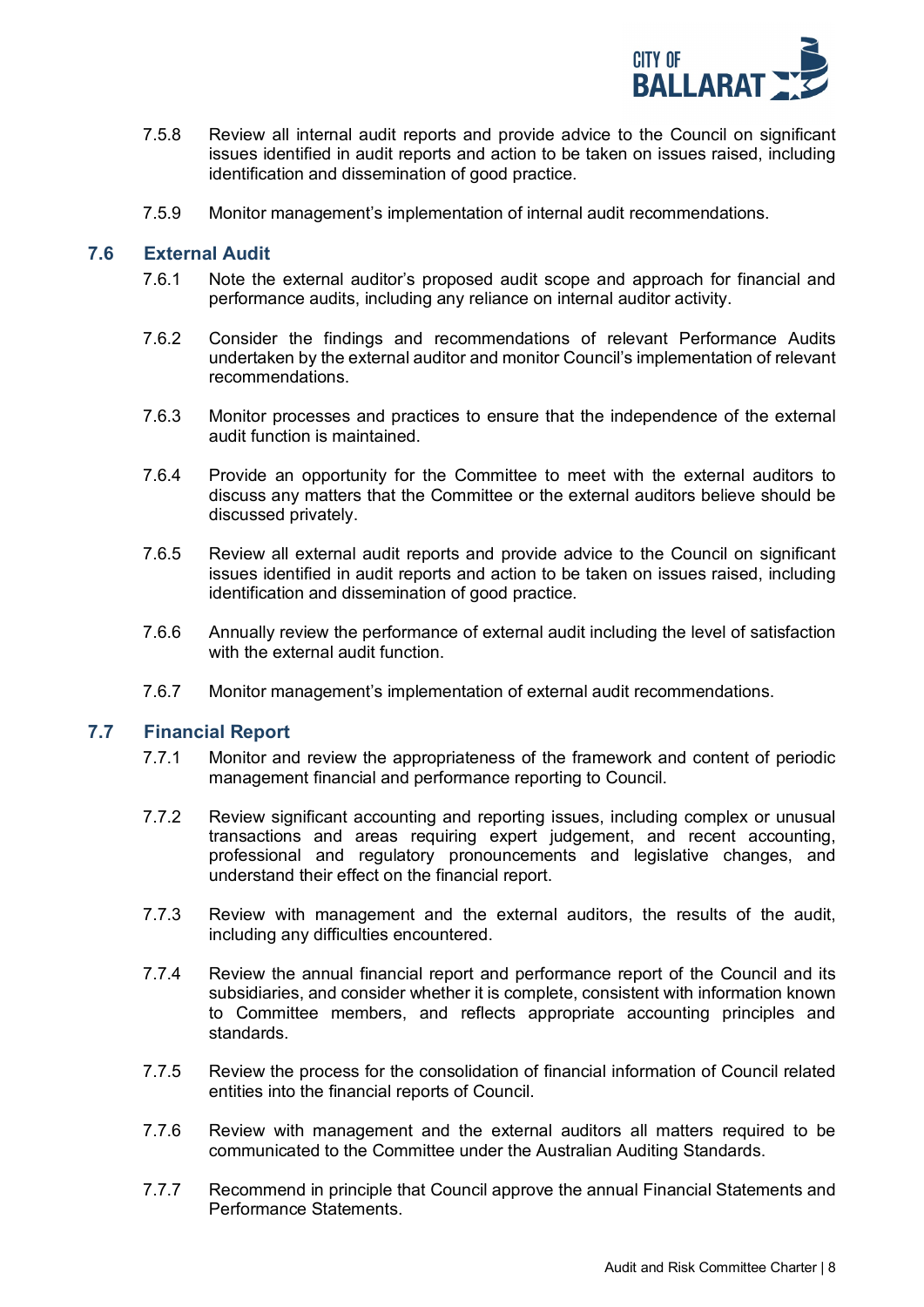

#### <span id="page-9-0"></span>**7.8 Reporting Responsibilities**

- 7.8.1 Undertake an annual assessment of its performance against the Audit and Risk Committee Charter as required by section 54(4)(a).
- 7.8.2 Provide a copy of the annual assessment to the Chief Executive Officer for tabling at the next Council meeting as required by section 54(4)(b).
- 7.8.3 Prepare a biannual audit and risk report that describes the activities of the Audit and Risk Committee and includes its findings and recommendations as required by section 54(5)(a).
- 7.8.4 Provide a copy of the biannual audit and risk report to the Chief Executive Officer for tabling at the next Council meeting as required by section 54(5)(b).
- 7.8.5 The Chief Executive Officer must table reports and annual assessments of the Audit and Risk Committee at the next Council meeting as required by section 54(6)(a); and when requested by the Chairperson of the Audit and Risk Committee per 54(6)(b).

#### <span id="page-9-1"></span>**7.9 Other Responsibilities**

7.9.1 Perform other activities related to this charter as requested by the Council.

#### <span id="page-9-2"></span>**7.10 Transparency Measures Adopted**

- 7.10.1 The Committee Performance Report is to be presented to Council annually and published on the Council's website.
- 7.10.2 Commencing following the 2020 council elections a 'one-off' End of Council Term Report is to be presented prior to the end of each Council term to a closed session of Council, before the caretaker period commences and also to a closed session of the new Council following council elections.
- 7.10.3 Management will ensure a briefing paper or report is provided to Councillors after each Committee meetings summarising progress, matters discussed and any issues the Committee wishes to share or bring to the attention of the council.
- 7.10.4 The Chair of the Committee will present a summary of the Committees activities and findings to a Councillor Briefing annually, followed by an in-camera session with Councillors immediately after the conclusion of Councillor Briefing.